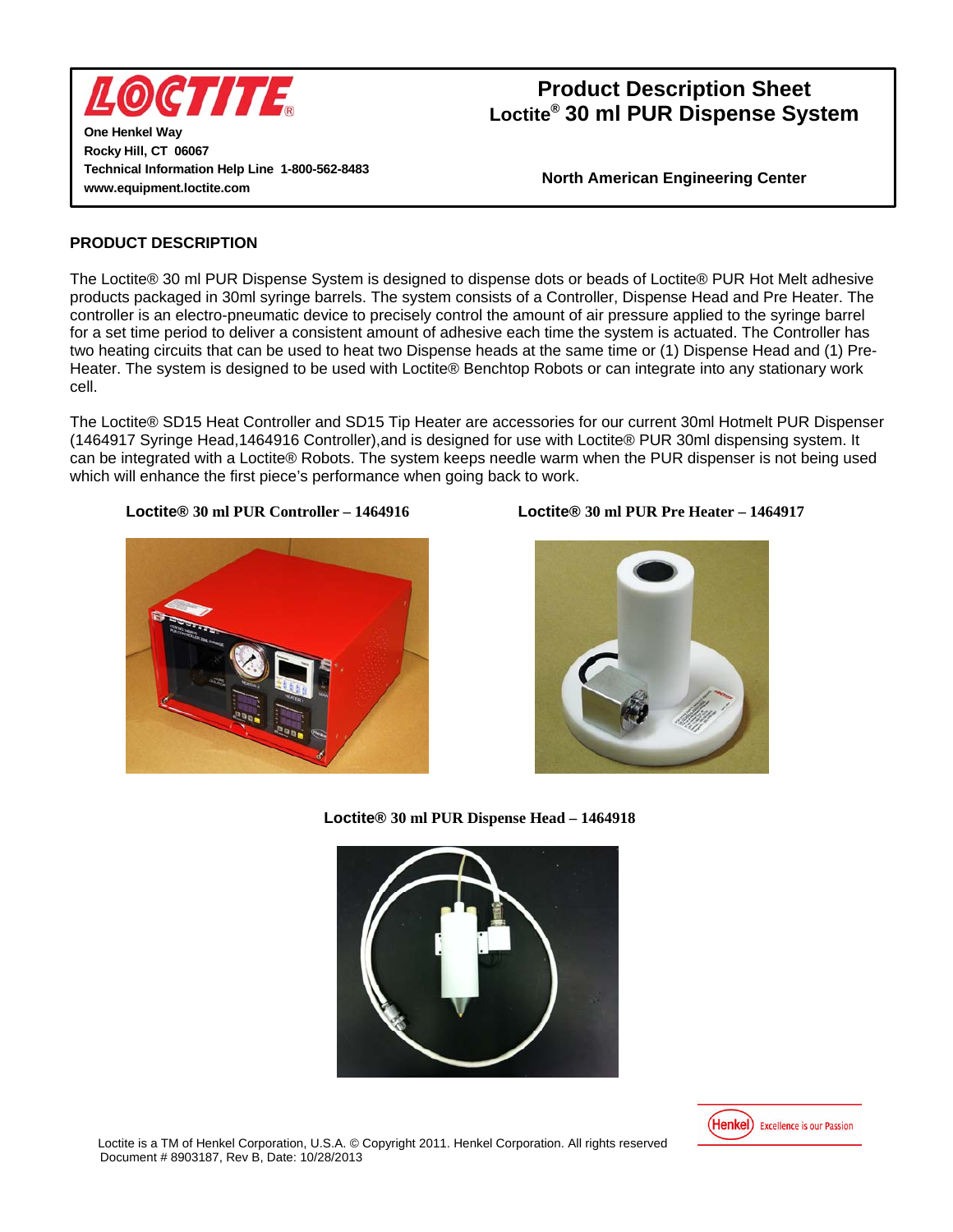

**One Henkel Way Rocky Hill, CT 06067 Technical Information Help Line 1-800-562-8483 www.equipment.loctite.com** 

## **Product Description Sheet Loctite® 30 ml PUR Dispense System**

**North American Engineering Center** 

## **The Loctite® SD15 Heat Controller-1667508 SD15 Tip Heater-1667509**





## **PRODUCT FEATURES**

- Integrated dispense time control, pressure control and temperature control features into one system
- Two independent temperature control channels: designed to control either the Loctite® 30ml PUR Dispense Head or Loctite® 30ml PUR Pre Heater
- Digital control for dispense head and pre heater temperature and dispense timer
- Analog air pressure regulator for syringe pressure control, 0-100 psi (7 bar)
- Dispense sequence can be foot switch actuated or externally actuated via another control source like a PLC
- Auto dispense mode for timed dispense control of beads or drops
- Manual dispense mode for variable volume applications
- PTFE safety shroud on dispense head
- Reduced material change over time when used with Loctite® 30ml PUR Pre Heater

## **TECHNICAL DATA**

| <b>Attribute</b>                 |        | Value                                                                                        |
|----------------------------------|--------|----------------------------------------------------------------------------------------------|
| Dispense Time Range              |        | $0 - 99.99$ seconds                                                                          |
| Air Input                        |        | Clean, dry air not to exceed 125 psig (8.5 bar),<br>and filtered with a maximum of 50 micron |
| Regulation Range of the Pressure |        | $0 - 7$ bar                                                                                  |
| Regulator                        |        | $(0 - 100$ PSI)                                                                              |
| Power                            |        | Supply: 240 V / 50 - 60 Hz, 2.0A                                                             |
|                                  |        | Internal: 24 VDC                                                                             |
| Controller                       | Width  | 250 mm                                                                                       |
| <b>Dimensions</b>                | Depth  | 160 mm                                                                                       |
|                                  | Height | 265 mm                                                                                       |
| Dispense Head Weight             |        | 710 g                                                                                        |
| Min Flow Rate (25 ga tip)        |        | 1 mg/sec*                                                                                    |
| Max Flow Rate (18 ga tip)        |        | 73 mg/sec*                                                                                   |

\* For reference only, this is not a specification. Flows rate were established dispensing Loctite® 3542.

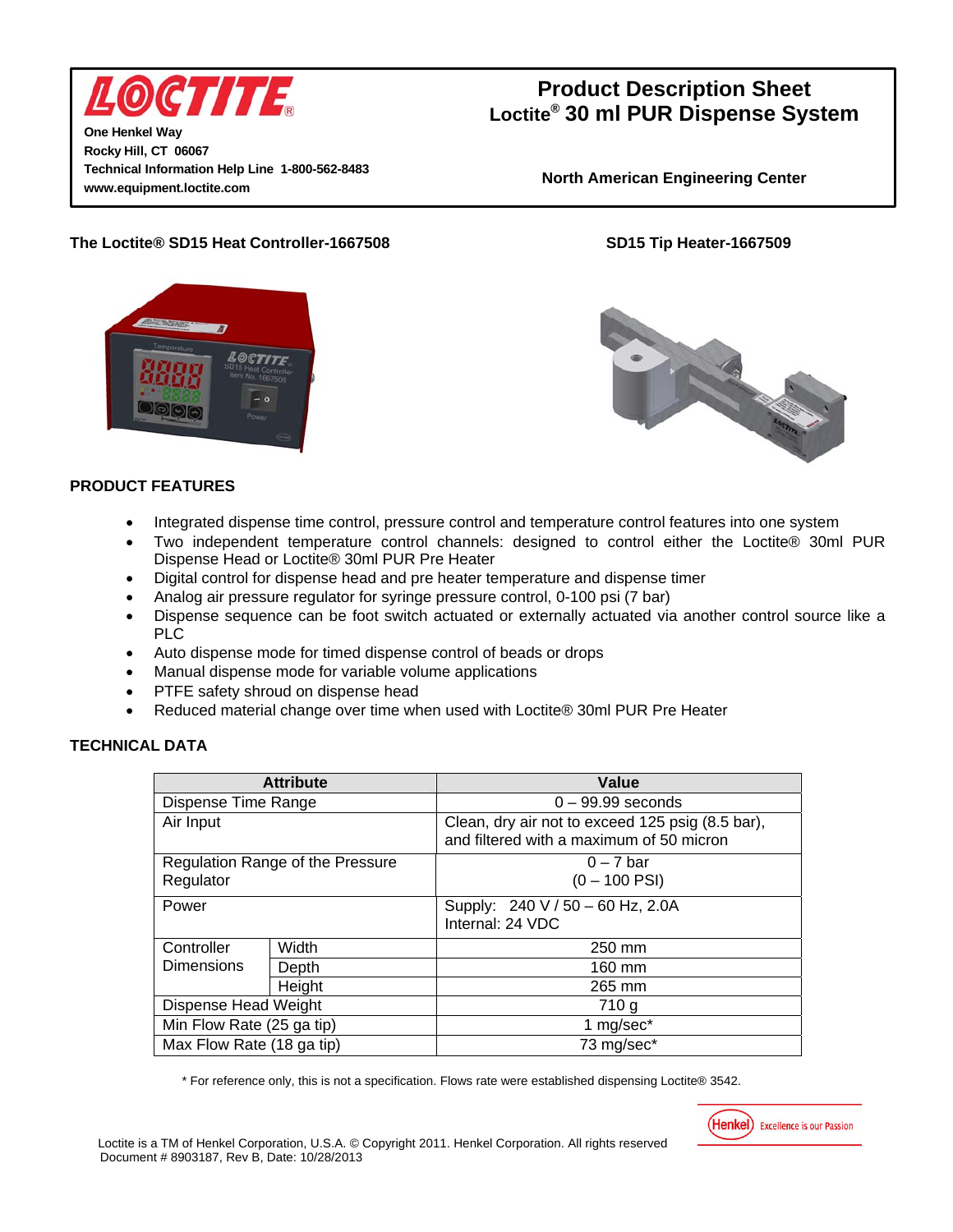

**One Henkel Way Rocky Hill, CT 06067 Technical Information Help Line 1-800-562-8483 www.equipment.loctite.com** 

### **North American Engineering Center**

#### **SD15 Heat Controller 1667508**

| <b>Attribute</b>    |        | Value                                  |
|---------------------|--------|----------------------------------------|
|                     |        | Supply:220VAC/50-                      |
|                     |        | 60 Hz                                  |
| Power               |        | Internal:24VDC                         |
| <b>Dimensions</b>   | Width  | 127 mm                                 |
|                     | Depth  | 194 mm                                 |
|                     | Height | 73 mm                                  |
| Operation           |        |                                        |
| Temperature         |        | + 10 $^{\circ}$ C to + 40 $^{\circ}$ C |
| Storage temperature |        | $-10^{\circ}$ C to +60 $^{\circ}$ C    |
| Weight              |        | 1.5 <sub>K</sub> G                     |

#### **PUR-Dispense Head-30ml syringe: 1464918**



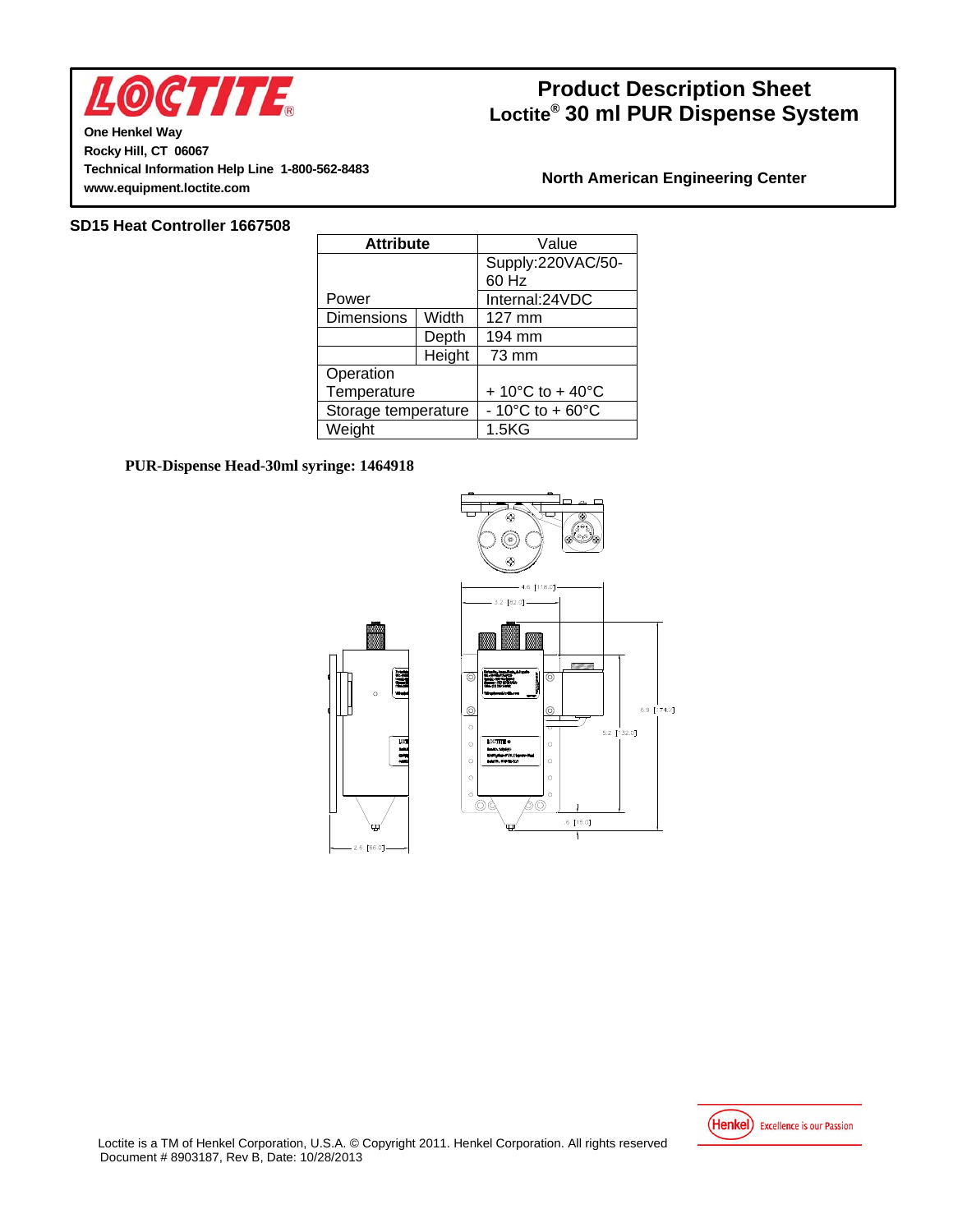

**One Henkel Way Rocky Hill, CT 06067 Technical Information Help Line 1-800-562-8483 www.equipment.loctite.com** 

## **North American Engineering Center**

### **Needles Tips and Accessories (not shown)**

| <b>Loctite Part Number</b> | Description                                       |
|----------------------------|---------------------------------------------------|
| 985397                     | Loctite <sup>®</sup> Air Filter, Regulator, Gauge |
| 97201                      | <b>Foot Switch Assembly</b>                       |
| 1483249                    | Needle-All SS, 1/2" 18G                           |
| 1483250                    | Needle-All SS, 1/2" 20G                           |
| 1483262                    | Needle-All SS, 1/2" 21G                           |
| 1483264                    | Needle-All SS, 1/2" 23G                           |
| 1483265                    | Needle-All SS, 1/2" 25G                           |
| 1500889                    | Needle-All SS, 1/2" 19G                           |
| 8902749                    | <b>PUR Dispensing Head Cable</b>                  |

#### **PUR-30ml Syringe Pre Heater: 1464917**



**SD15 Heat Controller: 1667508**